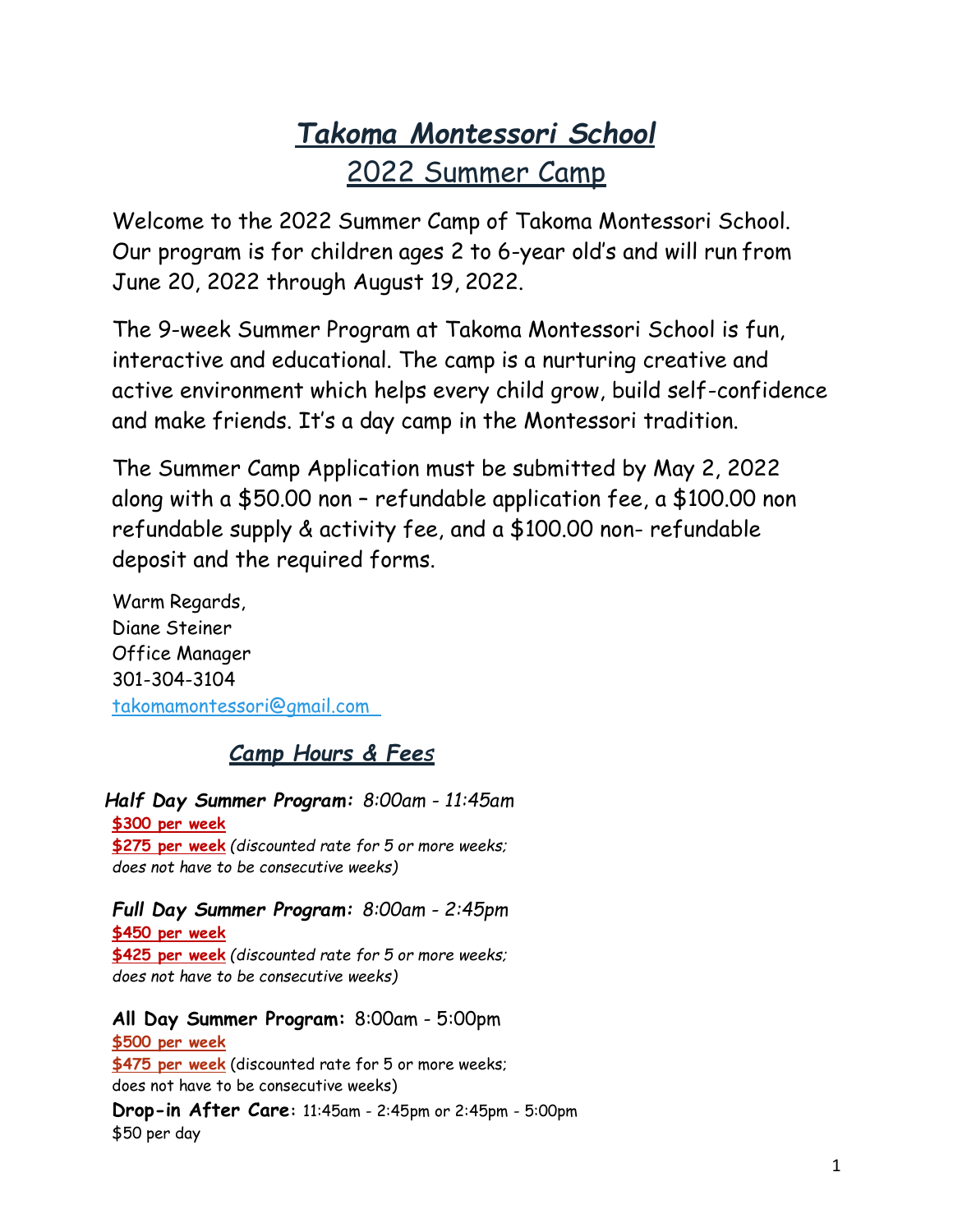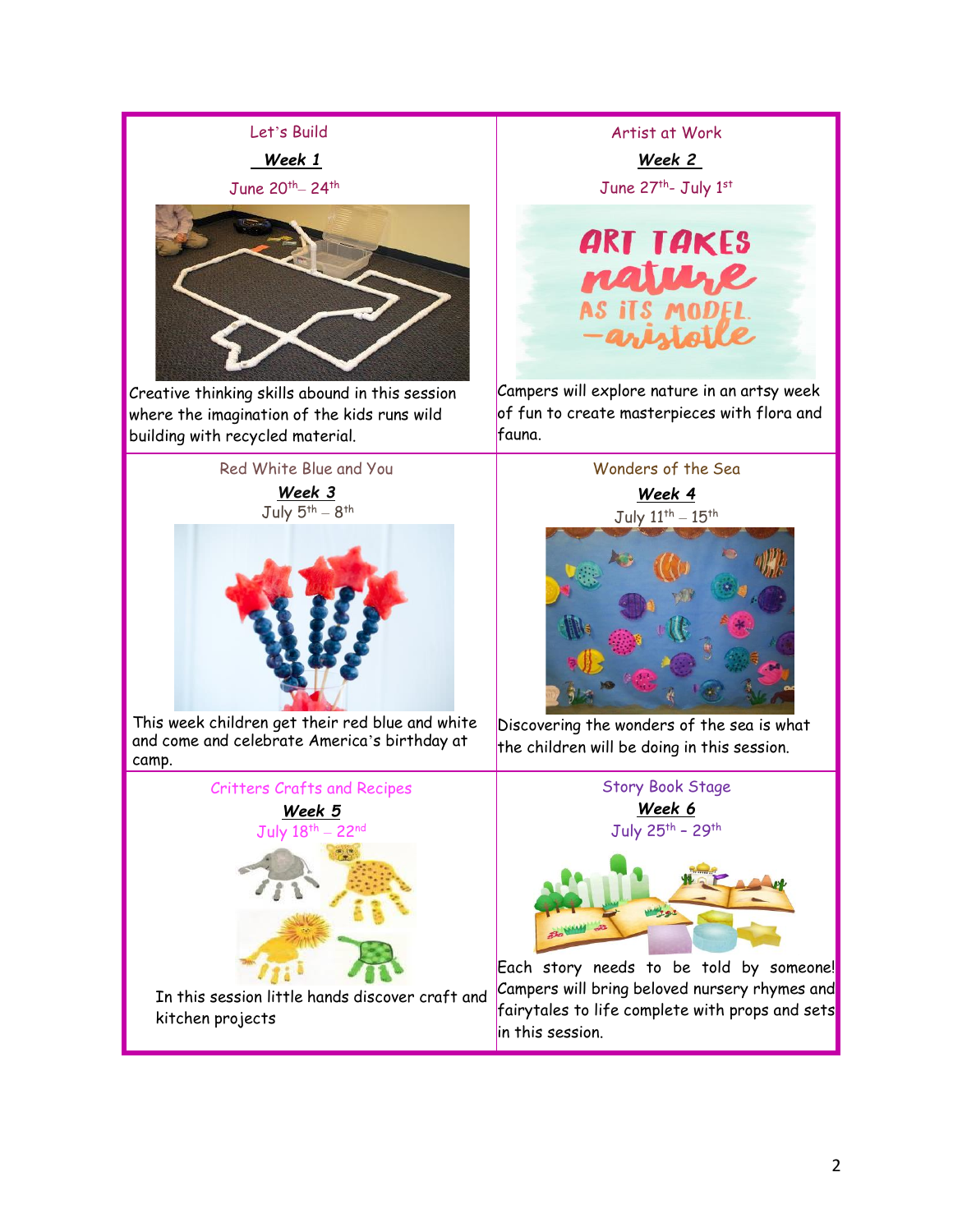

## **Camper's Necessities**

- **\*** Water bottle,
- **\*** Hat
- **\*** Backpack with a change of clothes
- **\*** Bathing suit, flip flops/water shoes and towel
- **\*** Bug Spray

**\*** Sunscreen (Please apply sunscreen before arrival and we will continue to reapply throughout the day).